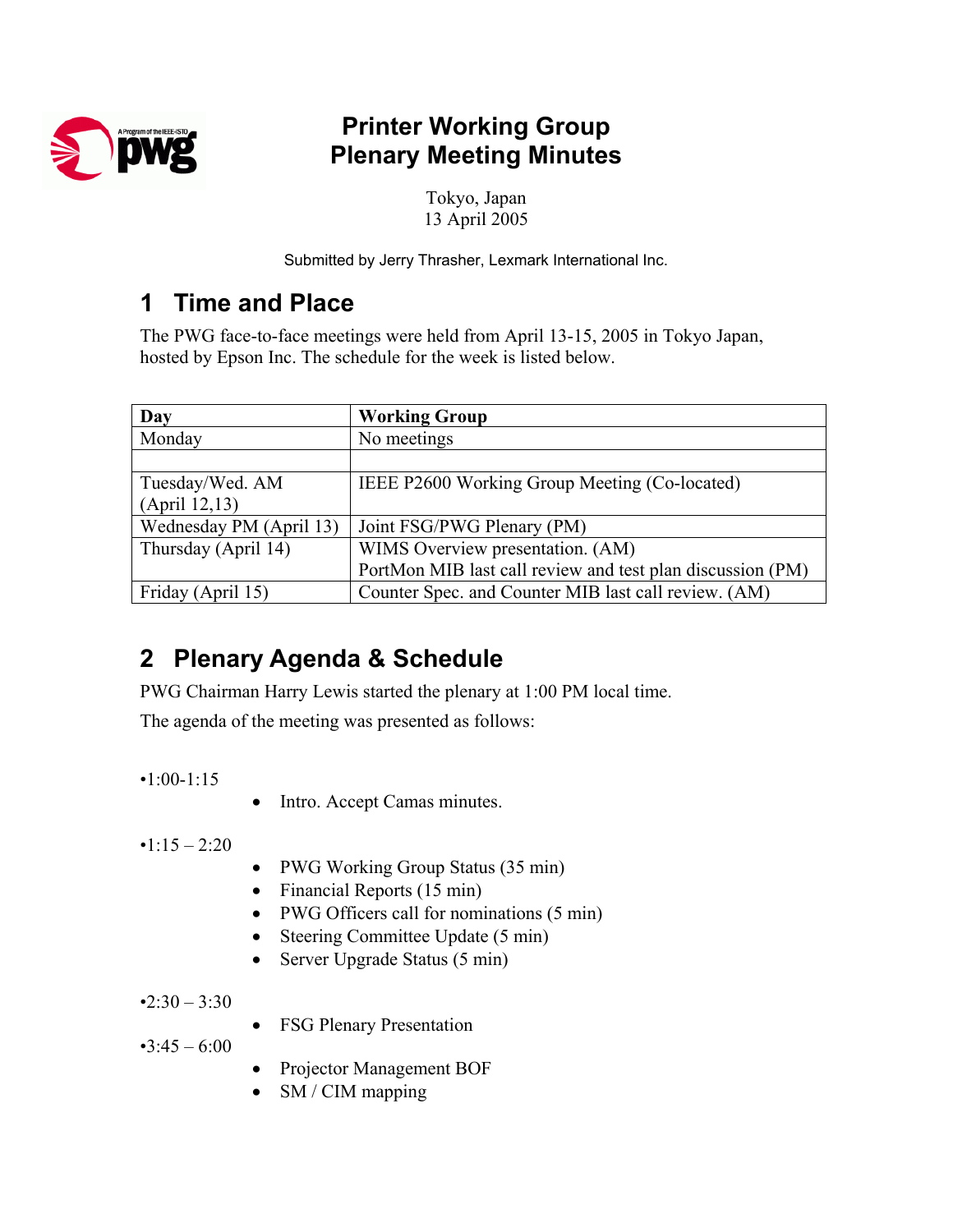

• Print Number

The updated plenary presentation is located at the following url:

<ftp://ftp.pwg.org/pub/pwg/general/Plenary/PWGPlenaryApril2005.pdf>

### **3 Meeting Attendees**

| <b>Attendee</b>        | <b>Company</b>                     | <b>Email Address</b>                     |
|------------------------|------------------------------------|------------------------------------------|
| <b>In Person</b>       |                                    |                                          |
| <b>Harry Lewis</b>     | <b>IBM Printing Systems</b>        | harryl@us.ibm.com                        |
| <b>Lee Farrell</b>     | Canon Inc.                         | .ee.farrell@cda.canon.com                |
| <b>Jerry Thrasher</b>  | Lexmark International Inc.         | thrasher@lexmark.com                     |
| Koji Otani             | Axe Inc.                           | sho@axe-inc.co.jp                        |
| <b>Mahari Osamu</b>    | <b>Fuji Xerox Printing Systems</b> | Mihara.osamu@fxpsc.co.jp                 |
| Toratani Yasumasa      | Canon Inc.                         | Toratani.yasumasa@canon.co.jp            |
| Shida Keisho           | Canon Inc.                         | Shida.keisho@canon.co.jp                 |
| <b>Olaf Meeuwissen</b> | <b>Epson Avasys</b>                | Olaf.meeuwissen@avasys.jp                |
| Shimpei Kitayama       | <b>Epson Avasys</b>                | Shimpei.kitayama@avasys.jp               |
| <b>Toshiya Irie</b>    | <b>IBM Japan</b>                   | tirie@jp.ibm.com                         |
| Takashi Hongoh         | <b>IBM Japan</b>                   | takh@jp.ibm.com                          |
| Atsushi Sekiguchi      | Konica Minolta                     | Atsushi.sekiguchi@konicaminolta.jp       |
| Hiroshi Ichiyanagi     | Software Imaging                   | Hiroshi-ichiyanagi@softwareimaging.co.jp |
| <b>Shige Kanemitsu</b> | <b>Kyocera Mita</b>                | Shigenaka-kanemitsu@kyoceramita.co.jp    |
| <b>Craig Whittle</b>   | <b>Sharp Labs of America</b>       | cwhittle@sharplabs.com                   |
| <b>Kentaro Ide</b>     | Seiko Epson                        | Ide.kentaro@exc.epson.co.jp              |
| Shinji Takazawa        | SGI                                | Sj-takazawa@sgi.co.jp                    |
| <b>Tomohiro Nomizo</b> | Seiko Epson                        | Nomizu.tomohiro@exc.epson.co.jp          |
| Hiroshi Midorikawa     | Seiko Epson                        | Midorikawa.hiroshi@exc.epson.co.jp       |
| <b>Via Phone</b>       |                                    |                                          |
| none                   |                                    |                                          |

### **4 Reports from Constituent Working Groups**

#### *4.1 WIMS*

Harry presented the current status of the WIMS project. The WIMS working group is continuing to work on the model and methods for an Internet capable fleet management protocol. (See the WIMS page on the PWG web site for further detail on the problems being addressed by the WIMS protocol)

The main work item since the last F2F was to get the Counter Specification and the Counter MIB ready for PWG Last Call review. The Counter specification and Counter MIB are both currently in Last Call review.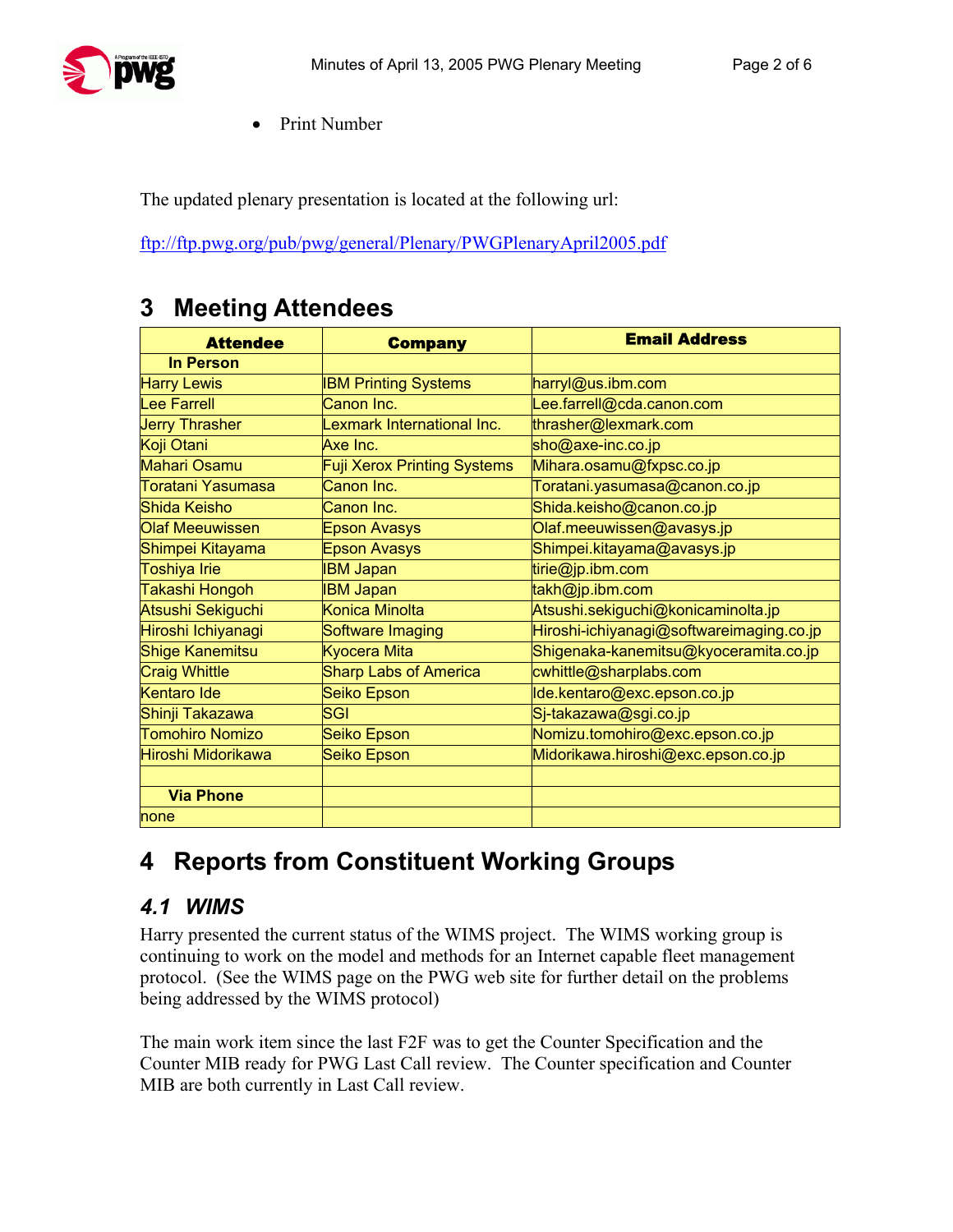#### *4.2 PortMon MIB(under the Printer MIB Project)*

The PortMon MIB meeting is scheduled to be held on Thursday afternoon during the week. Harry presented an overview of the PortMon MIB project and it's intent. The PortMon MIB Last Call review is scheduled to be held during the Thursday meeting. The group also intends to discuss the timing of possible prototype verification or interoperability events that may be held between now and the next PWG F2F meeting in the San Jose (Cupertino) CA area.

Discussion of the PortMon MIB is being held on the Printer MIB mailing list.

#### *4.3 Common Semantic Model – SM*

The Semantic Model working group is continuing to work on the extension process document for extending the Semantic Model. Now that the PWG Process 2.0 has been approved, this work can complete.

Harry Lewis presented the current state of the Semantic Model working group and an overview of the other print standards that incorporate the semantics that are defined by the PWG Semantic Model. The group will eventually incorporate the work efforts of the WIMS group (i.e., Counter Spec. Semantics etc.) into the model.

There currently is an active (and unanswered) call for a Semantic Model WG Chair, Secretary and maintenance editor for the Semantic Model work.

### *4.4 IPP Working Group*

Harry presented the current status/state of the PWG IPP Working Group. The IPP working group has been re-chartered in the PWG from the IETF to work on new extensions to the IPP protocol, specifically finalizing the Mailto: status extension.

#### *4.5 Print Services Interface -PSI*

Harry presented the current status of the PSI project. The PSI working draft specification passed PWG Formal Vote that was held since the last PWG F2F meeting.

The final release work, by the PWG Secretary is still pending:

## **5 PWG Financial Report**

The financial presentation was not given due to the large number of participants in the meeting that would not benefit from the presentation as well as time constraints. Copies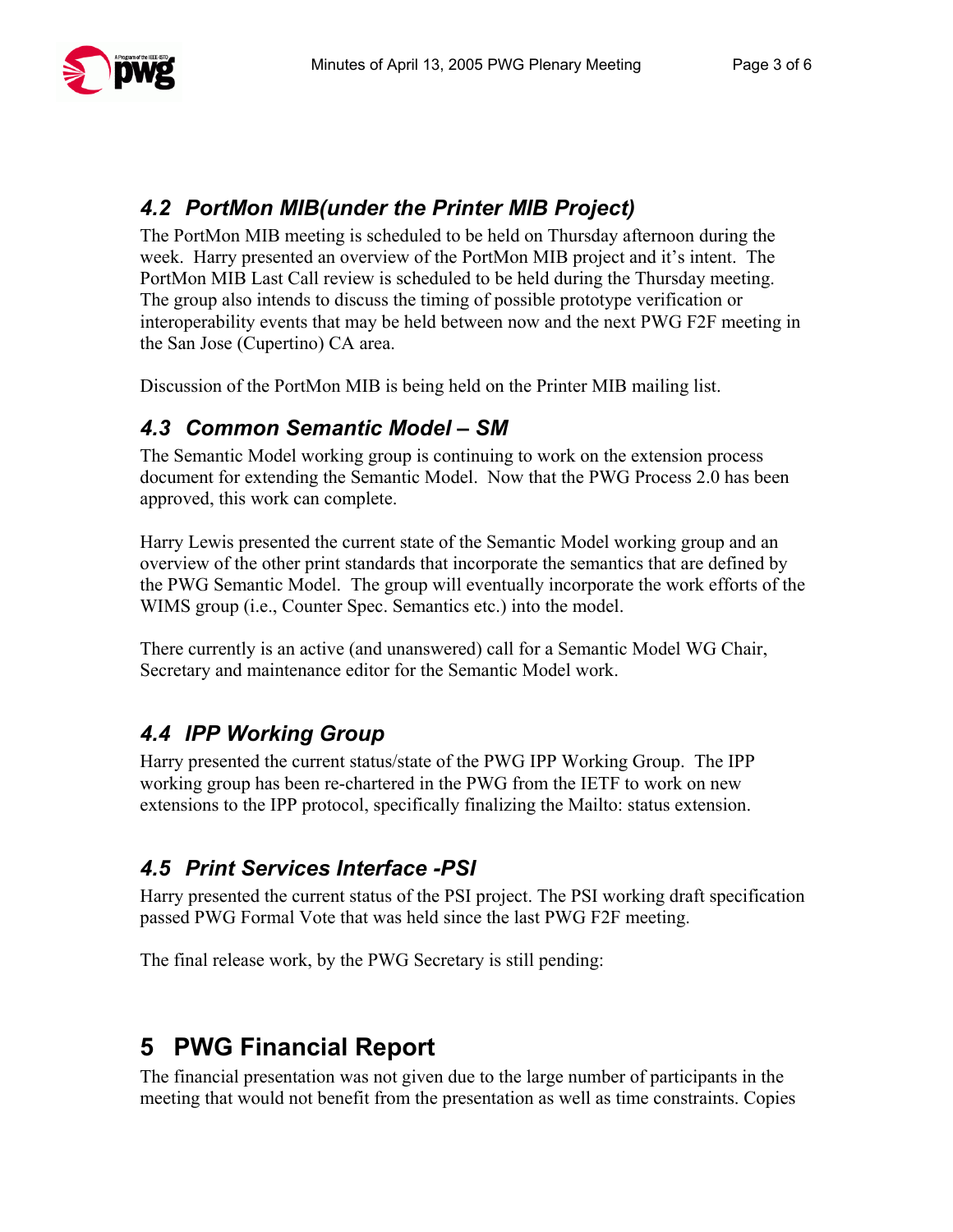

of the financial report and the presentation slides that were to be given may be requested from the PWG chair.

**Action Item:** In an upcoming PWG Steering Committee conference call, actions will be taken on companies that continue to be in arrears for the 2005 PWG membership dues.

# **6 PWG Officers Call For Nominations**

Harry presented the current status of the PWG officer nominations. The current PWG officer terms expire in September. There are tentative nominations for Vice-Chair and Secretary, but not for PWG Chair. The Printer Working Group cannot exist as group without a PWG Chair.

# **7 Steering Committee Update**

Harry presented the status of work items that have been discussed by the Steering Committee in the conference calls. These include the approval of the IPP working group charter as a PWG working group, discussion of the various levels of PWG operation if there are no officer nominations, and new work items that may be on the horizon.

## **8 PWG Server Transition Plan**

The transition of the PWG server to the new hardware and software platform has been delayed due to the availability of the person doing the integration. An updated schedule will be sent to the mailing list.

The PWG has NOT been invoiced for any of the server transition expenses.

# **9 Next meeting (July) Day by Day Schedule**

The current July 11-15, 2005, meeting day planning was discussed. The meeting will be held in Cupertino CA, and hosted by Apple Computer. This meeting is co-located with the IEEE P2600 Hardcopy Device and System Security working group.

**PS**. The meeting schedule originally discussed and presented at the PWG Plenary meeting was later modified to include the possibility of an interoperability event/bakeoff for the PortMon MIB. The following agenda reflects these changes.

The current agenda for the week is:

- Monday /Tuesday: (IEEE P2600 Working Group)
- Wednesday Morning:
	- o IPP MailTo:
	- o Projector MIB BOF (tentative)
- Wednesday Afternoon: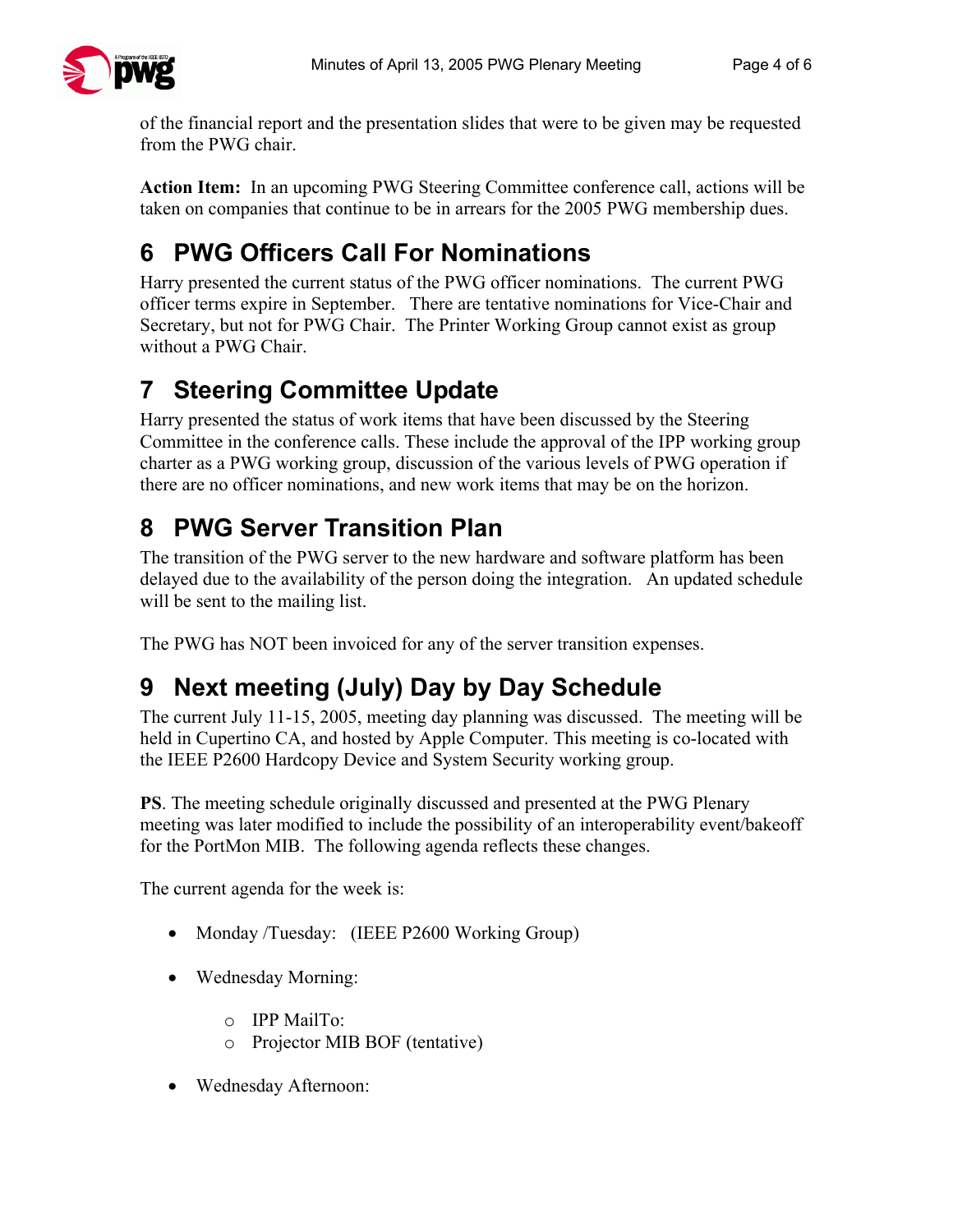

- o PWG Plenary
- Thursday:
	- o WIMS
	- o Semantic Model
- Thursday Evening:
	- o Informal PortMon MIB Bakeoff (tentative)
- Friday:
	- o PortMon MIB meeting

### **10 2005 Meeting Schedule**

The current PWG meeting schedule for the remainder of 2005 after the Cupertino CA, meeting was presented during the plenary meeting.

| 2005 Remaining Schedule Plan (PWG Meetings) |                                                       |  |
|---------------------------------------------|-------------------------------------------------------|--|
| Week of                                     | Location                                              |  |
|                                             |                                                       |  |
| Oct 24-28                                   | New Orleans (co-located with the<br>IEEE P2600 group) |  |
|                                             |                                                       |  |

### **11 FSG Plenary Presentations.**

The FSG members that attended the PWG Plenary meeting gave presentations regarding the status of the FSG work effort. These presentations are contained in the following FTP directory on the PWG server.

<ftp://ftp.pwg.org/pub/pwg/fsg/April2005-Tokyo-Slides/>